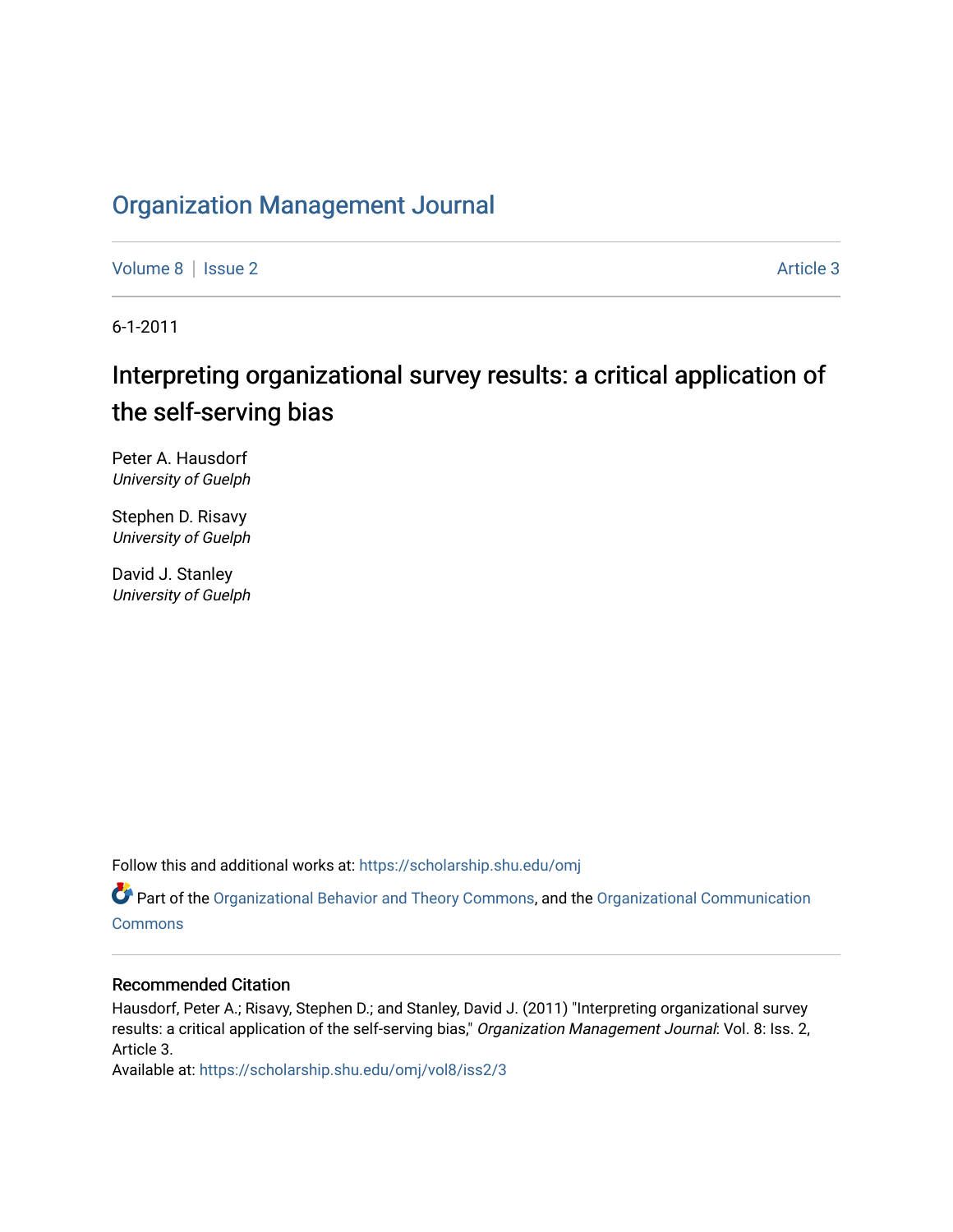# Interpreting organizational survey results: a critical application of the self-serving bias

Peter A. Hausdorf, Stephen D. Risavy, and David J. Stanley

University of Guelph, Ontario, Canada

#### Correspondence: Peter A. Hausdorf, Department of Psychology, University of Guelph, Guelph, Ontario, N1G 2W1, Canada. Tel: (519) 824-4120; ext. 53976; Fax: (519) 837-8629;

E-mail: phausdor@uoguelph.ca

#### Abstract

Surveys are used extensively by researchers and practitioners in organizations to measure employee attitudes and assess organizational health. Survey items can reflect a wide range of topics including employee attitudes, perceptions of management, and organizational culture. Surprisingly, the issue of whether employee focused items produce more positive employee responses (vis-à-vis manager or organization focused items) has received little attention. Specifically, there may be self-serving biases in organizational survey responses that may lead to inaccurate diagnosing of organizational problems. We assess the impact of self-serving biases on the pattern of employee responses to organizational surveys. Results from two studies suggest that employees respond more positively to items that are self-focused and less positively to items that are other-focused. Therefore, to the extent that surveys contain both types of items, these biases may influence the diagnosis of organizational problems. In addition, results from the second study suggest that employees glorify themselves for both self-enhancement and social desirability reasons. Implications are discussed.

Organization Management Journal (2011) 8, 71-85. doi:10.1057/omj.2011.11

Keywords: organizational survey; self-serving bias; employee survey; organizational diagnosis; survey response point of view

Surveys are a popular and ubiquitous tool in Industrial and Organizational Psychology research and practice (Rogelberg et al., 2002). Typically, surveys allow researchers and/or organizations to collect data on many employee issues, such as: general attitudes (e.g., employee engagement, commitment, motivation), specific attitudes (e.g., job satisfaction, supervisor satisfaction), organizational climate, change readiness, and employee needs (e.g., Dunnington, 1993). In some ways there has been a strong implicit assumption that employee surveys provide accurate and valuable information that directs human resource efforts toward critical employee issues; however, biases may attenuate the effectiveness of employee surveys. We believe organizational survey responses can be conceptualized as a structured communication process between employees and management that is vulnerable to the same sort of biases that influence face-to-face communications.

Indeed, despite the common use of organizational surveys (Kraut and Saari, 1999), previous research has uncovered many consequences and causes of survey errors (Tourangeau, 2003). Because survey responses can be conceptualized as structured communication processes, these responses are susceptible to many of the same



Organization Management **Journal**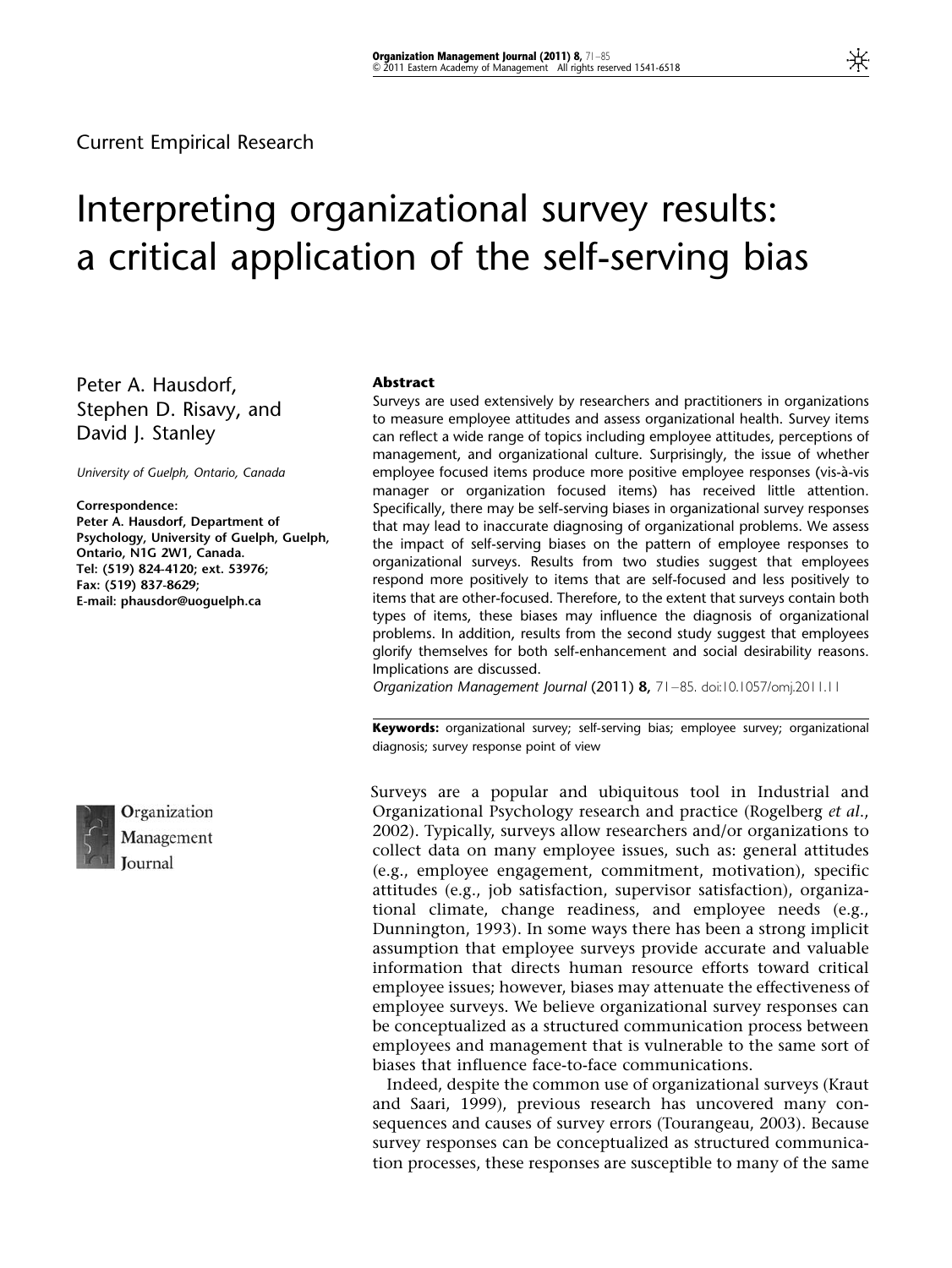cognitive processes and resulting biases that influence face-to-face communication. In spite of this, to our knowledge, no previous research has assessed the consequences and causes of organizational survey variability related to the self-serving bias. The self-serving bias is a fundamental cognitive bias, which suggests that people attempt to enhance their ego and self-confidence through several processes, which essentially involve viewing their behaviors in a positive manner (e.g., Miller and Ross, 1975).

If the self-serving bias inflates employee responses to self-focused items and deflates their responses to other-focused items, then it is more likely that self-focused items will have higher values than other-focused items. When these values are used to identify strengths and weaknesses for organizations, the self-serving bias may impact how the organization is diagnosed. In other words, the self-serving bias will result in more self-focused items being identified as strengths and more otherfocused items being identified as weaknesses, which may not be accurate. This is a critical issue because organizational diagnoses, based on survey responses, are often used as the basis for human resource interventions. Such interventions may be misguided and ineffective if they are based on an inaccurate assessment of organizational problems due to the role of the self-serving bias. The current paper assesses the impact of self-serving biases on the pattern of employee responses to organizational surveys.

# Self-serving bias in responses to surveys and questionnaires

Organizational surveys are a structured means of communication between employees and management. This communication is most commonly viewed from the employee perspective such that management is the audience. In this scenario, it follows that employees will engage in the same impression regulation strategies that they do in other communications with their management team. Therefore, we believe that self-focused items on organizational surveys will be endorsed more positively than other-focused items. There is precedence for this belief because the general phenomenon of people rating themselves favorably has also been documented in other areas (e.g., performance appraisal, personality questionnaires, etc).

# Self-serving bias in performance ratings

Evidence for a self-serving bias in performance ratings has been found, for example, in a meta-analysis of multi-rater performance data by Harris and Schaubroeck (1988). They found that mean selfratings were more than half a standard deviation higher than supervisor ratings and a quarter of a standard deviation higher than peer ratings. Similarly, Patiar and Mia (2008) found subordinate selfratings to be significantly higher than manager ratings of those subordinates across a number of performance dimensions.

### Self-serving bias in personality questionnaires

The concept of faking in the personality literature also informs the current study; specifically, faking (i.e., artificially inflating scores on a measure of interest) is a form of responding in a socially desirable manner. Faking has been raised as a concern with the use of personality testing in personnel selection (Goffin and Boyd, 2009). Faking research has provided empirical support for the notion that applicants can and do increase their scores on socially desirable personality traits (i.e., "fake good") when motivated to present themselves in a positive manner (e.g., Viswesvaran and Ones, 1999). In addition, faking can also be consciously reduced when respondents are warned about faking (Dwight and Donovan, 2003; Robson et al., 2008). This literature strongly suggests that people can and do attempt to control how they present themselves when motivated or instructed to do so.

### Self-serving bias in organizational surveys

We believe that responses to organizational surveys are also vulnerable to the self-serving bias. Specifically, we believe that employees engage in impression management when responding to organizational surveys. Impression management is a broad term used to describe "the process by which individuals attempt to control the impressions others form of them" (Leary and Kowalski, 1990: 34). In the current paper, we will be examining the specific facet of impression regulation (Schlenker and Weigold, 1992). A fundamental tenet of this perspective is that communication involves substantially more than just the transfer of information. Within the impression regulation perspective all communications are considered instrumental. People do not react passively to their environments, but rather, they attempt to structure their environments to facilitate goal acquisition through communication. Consequently, people regulate or control (with or without awareness) the information that they provide to others in an attempt to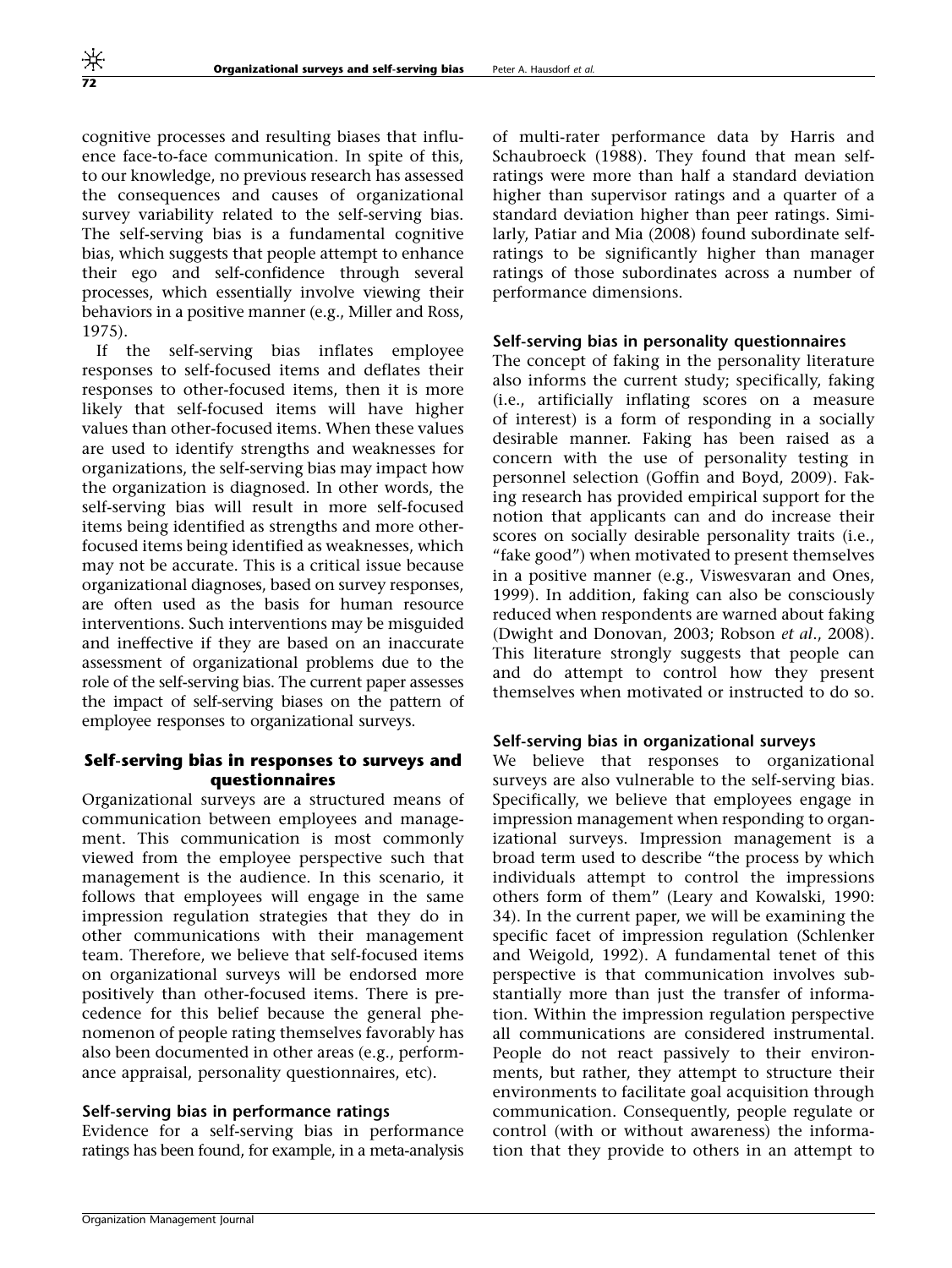further their professional goals and/or internal needs.

Why do people engage in impression regulation? Schlenker and Weigold (1992) suggest that people may have a variety of motives for engaging in impression regulation such as, self-glorification, self-consistency, and self-authentication. Most relevant to survey research is the self-glorification motive wherein people enhance and maintain their self-esteem by presenting information that portrays them in a highly positive manner (Leary and Kowalski, 1990; Brown and Gallagher, 1992). Presenting an overly positive version of oneself allows that person to both feel good and look good to others. Indeed, this type of behavior has been linked to psychological adjustment and favorable mental health (Taylor and Brown, 1988; Brown, 1991).

Given that impression regulation is believed to take place continuously throughout a communication, it raises the question of whether it happens consciously or without awareness. For the most part, impression regulation is likely the result of habitual patterns of behavior that are automatically triggered by situational cues (Schlenker and Weigold, 1992). Consciously controlled impression regulation is of course possible; however, it is most likely to occur when people believe the stakes are high (e.g., they are being carefully scrutinized; Leary and Kowalski, 1990). Surprisingly, selfpresentations are more positive when the impression regulation occurs without awareness than when it occurs with awareness (Paulhus and Levitt, 1987; Paulhus et al., 1989). On the basis of this research, we believe that impression regulation will occur even when (and maybe especially when) responses to organizational surveys are anonymous. Consequently, we believe that impression regulation research is relevant to interpreting employee responses obtained through anonymous surveys.

#### Summary

On the basis of the prior research on performance ratings and faking in personality assessment, it appears likely that employees may respond to selforiented survey items in a different way compared with other-oriented survey items. More specifically, if employees engage in impression regulation for self-glorification motives, it follows that they will increase the positivity of their responses to survey items that refer to themselves (i.e., self-focused items). In contrast, they will not engage in this positive inflation process for survey items that refer to others (i.e., other-focused items).

Hypothesis 1: There will be a positive relation between the extent to which items are self-focused and the extent to which employees positively endorse those items.

#### Diagnosis of organizational problems

We believe that, because employees are likely to provide more positive responses to self-focused organizational survey items, the diagnosis of organizational problems will be influenced. A common approach to identifying strengths and issues in organizational surveys is to sort the items based on the absolute highest or lowest aggregate responses (e.g., using mean values or the percentage of positive responses; Rogelberg et al., 2002). If the survey respondents (i.e., the employees) inflate their responses to self-oriented items and not other-oriented items and the data are sorted based on absolute highest or lowest aggregate responses, then it is more likely that self-oriented items will be at the top of the list (i.e., as strengths) and otheroriented items will be at the bottom (i.e., areas for improvement). As a result, the interpretation of organizational survey results may reflect employee self-serving biases and not the actual issues in the organization per se.

A specific example may be illustrative here. Consider an organization that senses that it has a problem with employees being unclear about their roles. Now imagine that both employees and managers are equally responsible for this problem. The organization develops two survey questions to explore this issue: "I seek out information from my manager to help understand my role" (self-focused item) and "My manager provides me with information to clarify my role" (other-focused item). Based solely on the self-serving bias, employee responses will be higher for employees seeking out information (i.e., on the self-focused item) and lower for managers helping (i.e., on the other-focused item). If the organization decides to act on issues based on the lowest mean from employee responses (a common approach), then it will choose to focus on managers. As a result, managers will become the target of an intervention due to the lower mean on the other-focused item. This scenario is particularly troubling because in reality the higher mean for the self-focused item was due solely to self-serving bias.

We propose that the self-serving bias influences survey results such that organizational strengths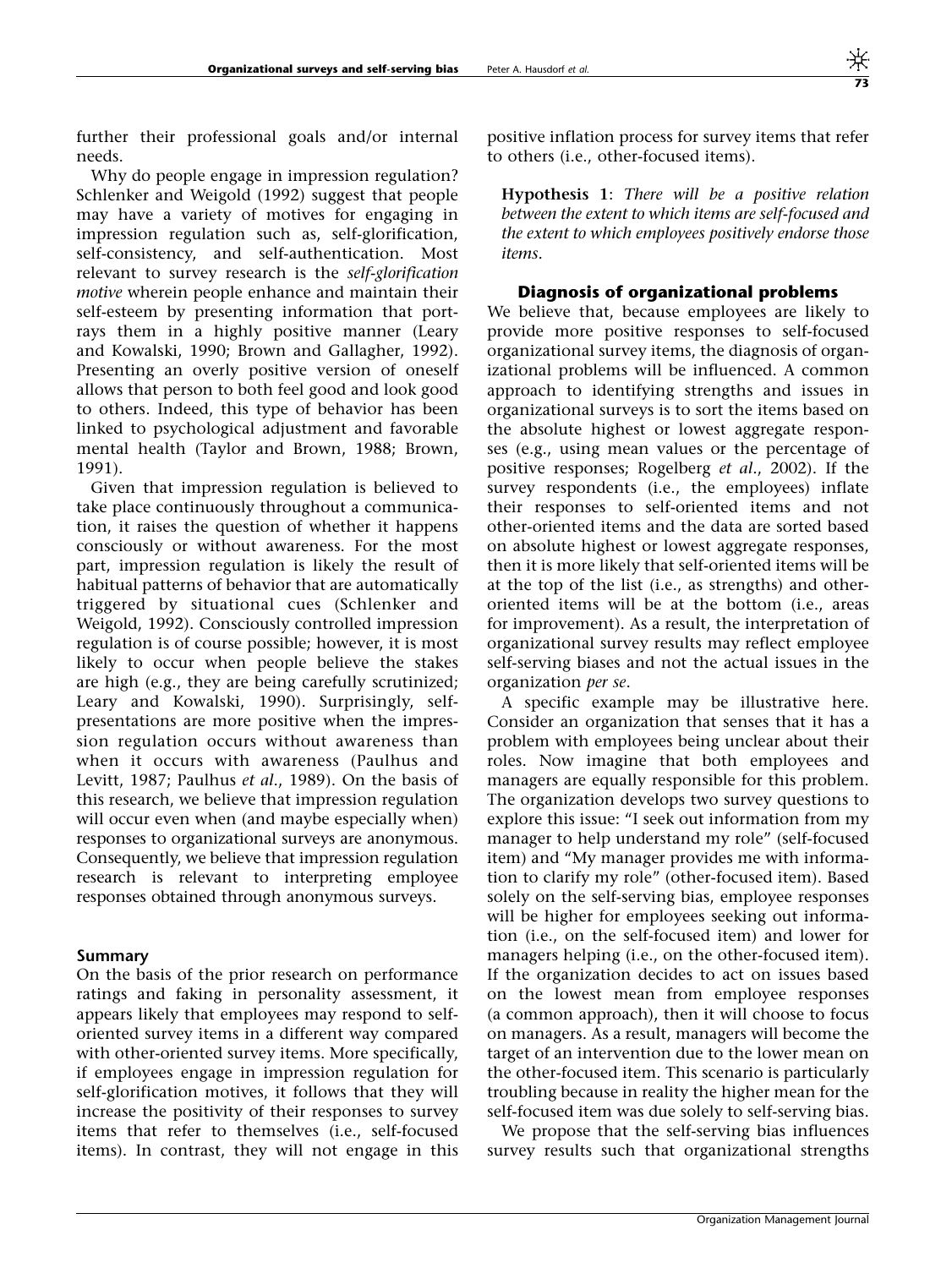and weaknesses may be misdiagnosed by management teams assessing aggregate employee survey results. Moreover, we also expect that this selfserving bias toward positively endorsing selffocused items will influence the diagnosis of organizational problems.

Hypothesis 2a: Items identified in the employee survey as Organizational Strengths (i.e., the 10 highest rated items) will contain a greater proportion of self-focused rather than other-focused items.

Hypothesis 2b: Items identified in the employee survey as Areas for Improvement (i.e., the 10 lowest rated items) will contain a greater proportion of otherfocused rather than self-focused items.

Next, we present the results of two studies, one based on a change readiness survey (Study 1) and the other based on an employee engagement survey (Study 2). In both studies we assess the aforementioned hypotheses and discuss their implications for organizational diagnoses based on employee survey data.

# Study 1

### Method

Participants. Participants were 1290 unionized, professional, and middle management employees from four independent health care organizations in Canada. An online employee survey was administered to employees in each organization as a diagnostic tool to assess their readiness for change prior to an organizational development intervention.<sup>1</sup> Change readiness surveys are used by organizations that are interested in assessing how ready the members of the organization are to implement a change initiative (e.g., Szamois and Duxbury, 2002; Jimmieson et al., 2009). The average response rate was 58%. The largest percentage of respondents (64%) worked in providing clinical services (e.g., nursing, education, pharmacy). The complement of the sample consisted of administrative staff (3%), middle management (5%), and other (primarily unionized hospital services staff). All staff members were invited to participate in the survey via email and posters placed in conspicuous locations throughout the organization. Respondents Measures. The 35-item survey focused specifically on issues that related to change readiness. These were as follows: Organizational Support for Change (11 items), Communication Effectiveness (5), Project Management Effectiveness (5), Absence of Work Stress (5), Employee Training (2), Employee Personal Accountability (4), and Employee Affective Commitment (3). These scales do not measure change readiness per se but all relate to employee attitudes that could be important from a change readiness perspective. For example, work stress is commonly measured in many employee surveys and it also relates to change readiness. For example, if employees rate themselves as having high stress, then this can be a barrier to their capacity for change. All items were assessed using a 5-point Likert response scale that ranged from Strongly Disagree (1) to Strongly Agree (5). This measure was specifically developed for the four organizations. An example of a self-focused item is: "I feel a high degree of personal responsibility for the work I do on this job." An example of an otherfocused item is: "Communication among work units in this hospital is excellent" (please refer to Tables 2 and 3 for additional items from the change readiness survey invoked in Study 1).

Although the focal results of the current study were concerned with item-level differences and not underlying constructs, we also assessed the hypothesized measurement model (i.e., the expected factor structure of the change readiness survey) using a confirmatory factor analysis (CFA). The results of the CFA provided evidence that the independence model (i.e., a model where all factors are uncorrelated;  $\chi^2$ =24260.86; df=630; RMSEA= $0.17$ ; NFI= $0.00$ ; TLI= $0.00$ ; CFI= $0.00$ ) provided a significantly worse fit to the data than did the measurement model  $(\chi^2=3390.78; df=539;$ RMSEA= $0.06$ ; NFI= $0.86$ ; TLI= $0.86$ ; CFI= $0.88$ ), both when examining fit indexes and when directly comparing the models using a change in chi-square test ( $\Delta \chi^2$ =20870.08;  $\Delta df$ =91; P<0.001). In sum, the results of the CFA provide evidence for the construct validity of the change readiness survey.

**Expert ratings.** Each item on the survey tool was assessed with respect to its focus on the self or others by the three authors (using a 9-point rating scale ranging from 100% self [1] to 100% other [9] with 5 representing 50% each). Expert raters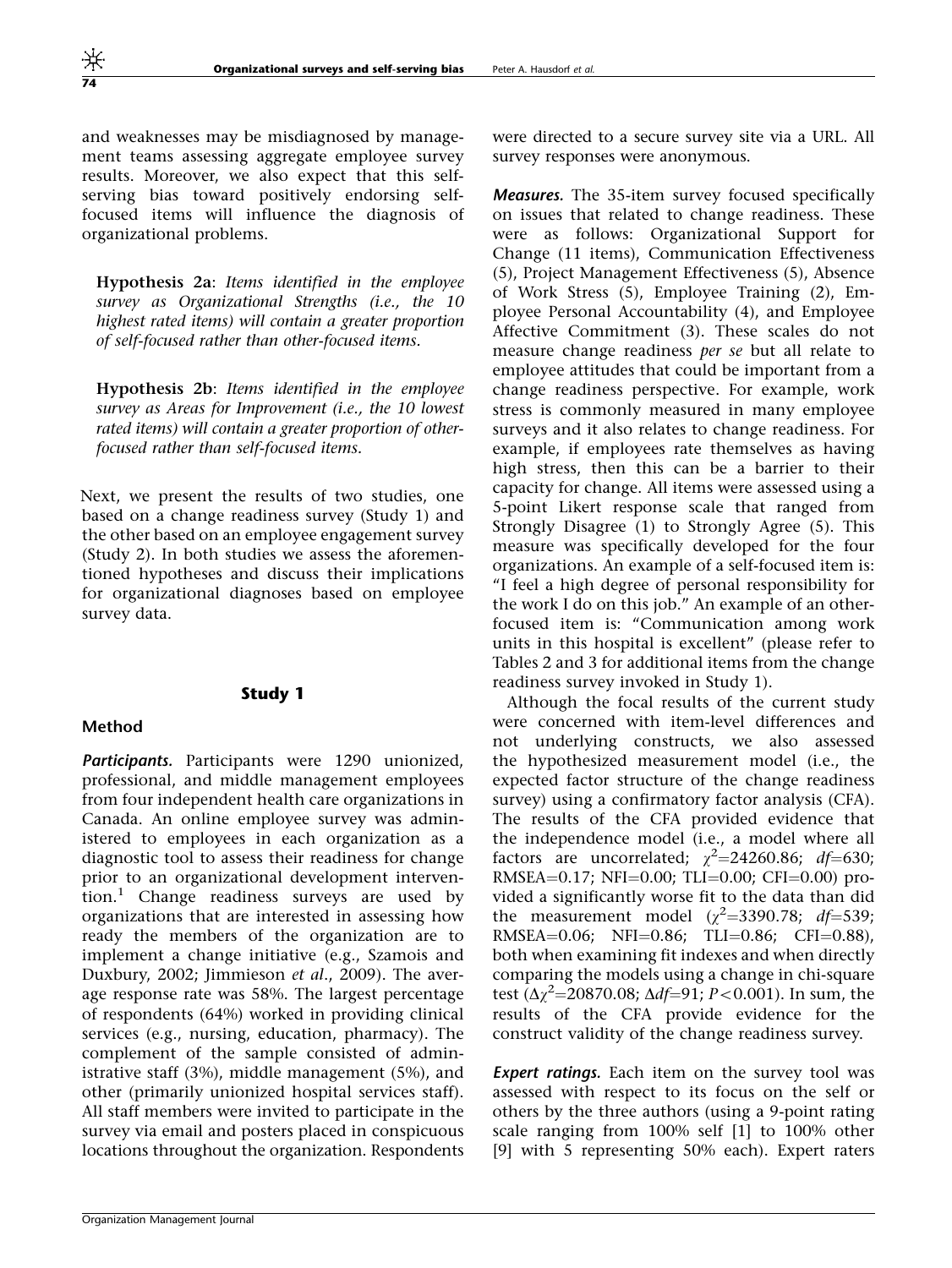|                                      | <b>Mean</b> | 5             | Management<br>Effectiveness<br>Project | Communication<br>Effectiveness                         | Organizational<br>for Change<br>Support | Employee<br>Training | Accountability<br>Employee<br>Personal | Commitment<br>Employee<br>Affective | Absence<br>of Work<br>Stress |
|--------------------------------------|-------------|---------------|----------------------------------------|--------------------------------------------------------|-----------------------------------------|----------------------|----------------------------------------|-------------------------------------|------------------------------|
| I. Project Management Effectiveness  | 2.91        | 0.74          | 0.87                                   |                                                        |                                         |                      |                                        |                                     |                              |
| 2. Communication Effectiveness       | 2.85        | 0.70          | $0.66**$                               |                                                        |                                         |                      |                                        |                                     |                              |
| 3. Organizational Support for Change | 3.03        | 0.60          | $0.70**$                               | $0.80$<br>$0.72**$<br>$0.56**$<br>$0.50**$<br>$0.50**$ | 0.88                                    |                      |                                        |                                     |                              |
| 4. Employee Training                 | 3.00        | 0.94          | $0.54***$                              |                                                        |                                         | 0.72                 |                                        |                                     |                              |
| 5. Employee Personal Accountability  | 4.14        | .<br>20       | $0.23**$                               |                                                        | $0.60**$<br>$0.39**$<br>$0.59***$       | $0.27**$             |                                        |                                     |                              |
| 6. Employee Affective Commitment     | 3.00        | $\frac{8}{2}$ | $0.46**$                               |                                                        |                                         |                      | $0.86$<br>$0.40**$                     |                                     |                              |
| 7. Absence of Work Stress            | 3.26        | ∞<br>⊗.<br>O  | $0.11***$                              |                                                        | 0.04                                    | $0.48***$<br>0.16**  | $-0.36**$                              | $0.74$<br>0.05                      | 0.83                         |

received the following definitions for self and other focus.

Self-focus: Survey items containing a self-focus allow respondents to improve their self-image by providing favorable ratings for items that ask about their own knowledge, skills, abilities, or other characteristics. Overall, self-focus survey items are about the employees themselves (e.g., "I am effective at work") – as opposed to their manager(s), co-worker(s), workgroup, or organization.

Other-focus: Survey items containing an other-focus do not allow respondents to improve their selfimage because these items do not ask about their own knowledge, skills, abilities, or other characteristics. Overall, other-focus survey items are about the employees' manager(s), co-worker(s), workgroup, or organization (e.g., "My manager is effective at work") – as opposed to the employees themselves.

The intra-class correlation coefficient (Shrout and Fleiss, 1979) between the three expert raters was 0.93 (two-way random effects model with absolute agreement and average measures) indicating high agreement across raters with respect to the self/ other focus of the items (Landis and Koch, 1977). For the purposes of our focal analyses, items for which the mean expert rating was 4 or lower on the self-other scale (1–9) were designated as self-focused items. Similarly, items for which the mean expert rating was 6 or higher were designated as otherfocused items. The remaining items were considered neutral with respect to the self/other focus.

#### Results and discussion

The means, standard deviations, intercorrelations, and internal consistency reliabilities for each scale are provided in Table 1. Coefficient alpha was above 0.70 (a level typically considered acceptable) for all measures. Moreover, the measures that consisted of predominantly self-focused items (e.g., employee personal accountability) received higher mean ratings than the measures that consisted of predominantly other-focused items (e.g., project management effectiveness).

# Are self-focused items rated more positively by employees?

In support of Hypothesis 1, we found that expert ratings of self/other focus were significantly correlated with mean employee item ratings, across all items, such that items with higher (i.e., more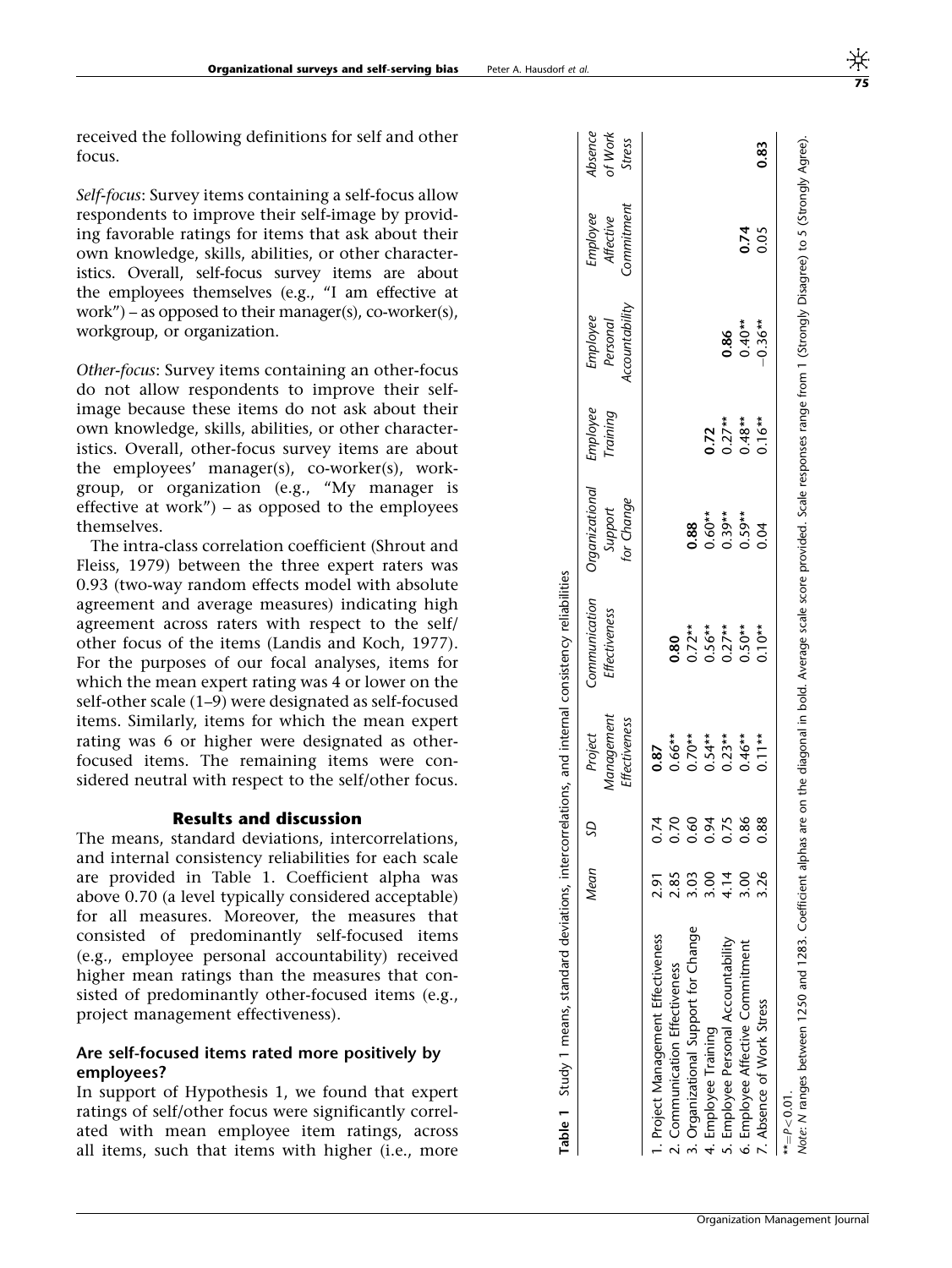positive) means were rated as being more selffocused by the expert raters  $(r=0.52, P<0.01)$ .

# To what extent was the diagnosis of organizational problems influenced by self-serving bias?

Many management consulting firms summarize their organizational survey results at the itemlevel and use the mean value as an indicator of Organizational Strengths and Areas for Improvement (often referred to as "Top 10 and Bottom 10" items; Rogelberg et al., 2002). Items with low means (i.e., items that are strongly disagreed with) are labeled as Areas for Improvement, whereas items with high means (i.e., items that are strongly agreed with) are labeled as Organizational Strengths. Tables 2 and 3 are based on this criterion and display Areas for Improvement and Organizational Strengths, respectively.

In addition, we examined the extent to which the items designated as Organizational Strengths or Areas for Improvement based on employee mean responses varied with respect to self/other focus. In support of Hypothesis 2a, for Organizational Strengths, 6/10 items were self-focused whereas 3/10 items were other-focused, indicating that employees believed that they were responsible for positive aspects of their organization. In contrast and in support of Hypothesis 2b, with respect to Areas for Improvement, 1/10 items were selffocused, whereas 6/10 items were other-focused. This finding indicates that employees did not place the onus for improvement on themselves. These results illustrate that the self-serving bias may influence survey findings and the diagnosis of organizational problems.

There were several limitations to Study 1. First, the authors provided the expert ratings. Given that the authors were aware of the purpose of the study, their perceptions may have biased their ratings in favor of a relation between self-other foci and anticipated employee responses. Note, however, that two of the three authors were blind to the survey results when they independently made the expert self/other ratings. Second, the survey was focused on change readiness in health care organizations, which is not a typical focus of employee surveys. Therefore, the results may not generalize to typical employee surveys that have a more general focus or beyond health care organizations. Third, and most importantly, it is not clear based on the first study what has produced the inflation in self-oriented items. Respondents may be inflating self-oriented items to enhance their self-esteem (for internal needs) or to manage their presentation to others (for

| Item                                                                                             | Employee<br>mean | Expert<br>mean | Category |
|--------------------------------------------------------------------------------------------------|------------------|----------------|----------|
| Communication among work units in this hospital is excellent.                                    | 2.34             | 6.33           | Other    |
| I really feel as if this hospital's problems are my own.                                         | 2.50             | 2.67           | Self     |
| Communication among other staff members in this hospital is excellent.                           | 2.62             | 7.67           | Other    |
| Senior management allocates appropriate resources to implement change well.                      | 2.64             | 9.00           | Other    |
| We focus on designing new processes across departments and teams before implementing<br>changes. | 2.76             | 5.33           | Neutral  |
| There is effective coordination of work efforts across all groups during the change process.     | 2.76             | 7.33           | Other    |
| There is cooperation across all groups during the change process.                                | 2.77             | 7.00           | Other    |
| I am satisfied with the project management in this hospital.                                     | 2.86             | 4.33           | Neutral  |
| There are clear measures of success for change initiatives.                                      | 2.88             | 7.67           | Other    |
| I have regular opportunities for professional training and development.                          | 2.89             | 4.67           | Neutral  |
| Note: Expert mean ratings range from 1 (self-focused) to 9 (other-focused).                      |                  |                |          |

Table 2 Top 10 items identified as areas for improvement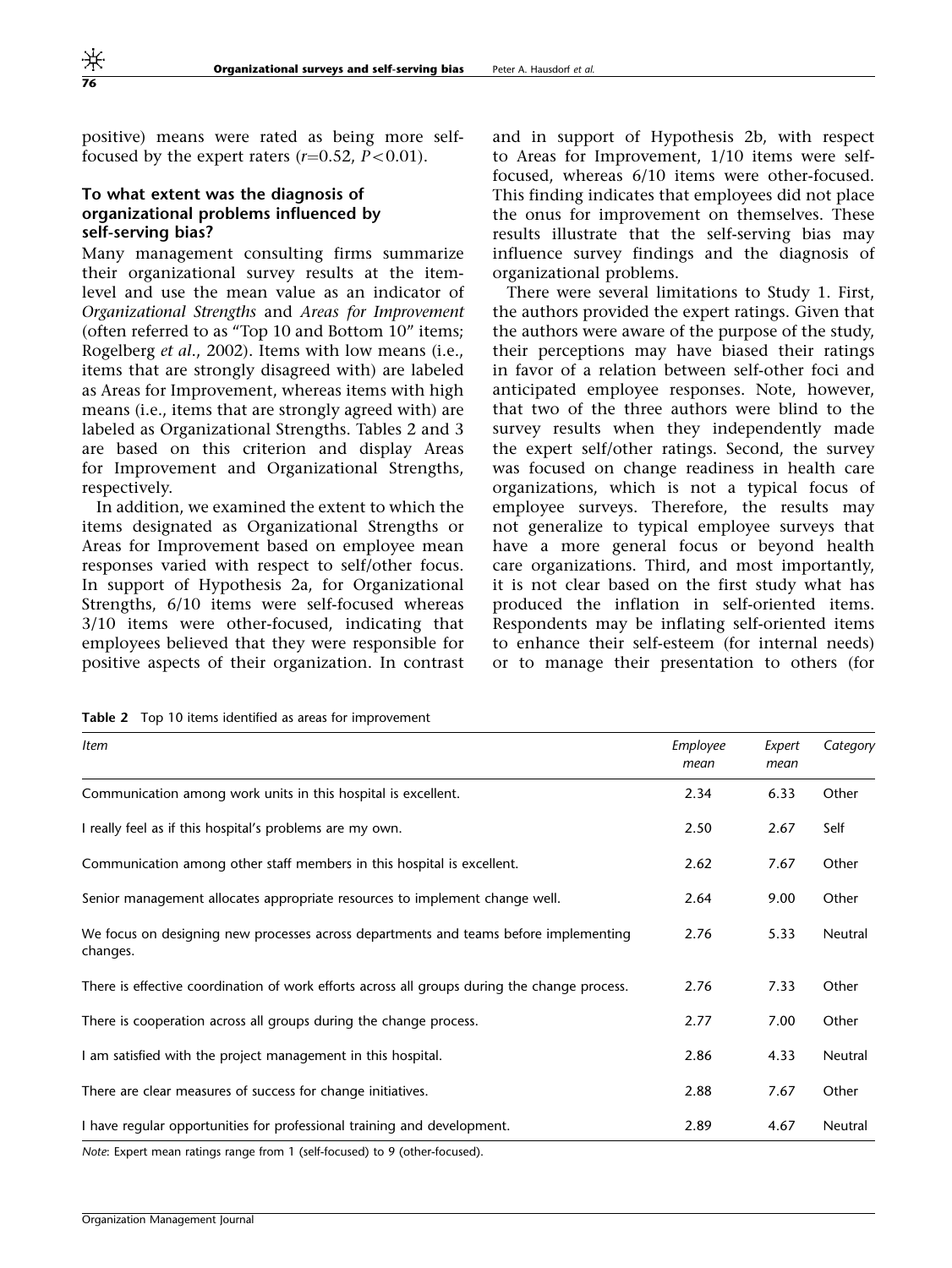| <b>Table 3</b> TOP TO Refins racingined as strengths                                          |               |             |          |
|-----------------------------------------------------------------------------------------------|---------------|-------------|----------|
| Item                                                                                          | Employee mean | Expert mean | Category |
| I feel a high degree of personal responsibility for the work I do on this job.                | 4.28          | 1.00        | Self     |
| I am prepared to change how I perform my duties to provide better service<br>to our patients. | 4.11          | 1.67        | Self     |
| I care whether or not the work gets done right.                                               | 4.09          | 1.00        | Self     |
| I personally take credit or blame for the results of my work on this job.                     | 4.07          | 1.67        | Self     |
| I feel like I'm at the end of my rope (R).                                                    | 3.66          | 1.00        | Self     |
| This hospital needs to constantly change its practices to improve its services.               | 3.46          | 8.00        | Other    |
| There is not enough staff to get the job done (R).                                            | 3.44          | 6.33        | Other    |
| I can share work issues with employees who work different shifts than me.                     | 3.43          | 4.33        | Neutral  |
| I would be very happy to spend the rest of my career with this hospital.                      | 3.39          | 2.33        | Self     |
| The senior management in this hospital supports change.                                       | 3.23          | 9.00        | Other    |

Table 3 Top 10 items identified as strengths

Note: R=reverse coded item; expert mean ratings range from 1 (self-focused) to 9 (other-focused).

external goals). Study 2 sought to corroborate the findings from Study 1 while addressing the aforementioned limitations.

#### Study 2

# Self-serving bias in responses to surveys and questionnaires

As with Study 1, we hypothesized that there would be a positive relation between the extent to which items are self-focused and the extent to which employees positively endorse those items. That is, we predicted that employees would provide more positive ratings on items that are self-focused than those that are other-focused (i.e., Hypothesis 1).

#### Diagnosis of organizational problems

We again hypothesized that the proportion of self/ other-focused items would differ across items identified as Organizational Strengths and Areas for Improvement based on percent positive values (also known as top box scores; Rogelberg et al.,  $2002$ ).<sup>2</sup> Items identified in the survey as Organizational Strengths will contain a greater proportion of self-focused rather than other-focused items (i.e., Hypothesis 2a). In contrast, items identified in the survey as Areas for Improvement will contain a greater proportion of other-focused rather than self-focused items (i.e., Hypothesis 2b).

Exploring potential reasons for self-glorification An important purpose of Study 2, in addition to

replicating the Study 1 findings, was to explore the reasons why individuals engage in self-glorification when responding to surveys. Specifically, individuals may rate self-focused items more positively to maintain or enhance the favorability of their selfconcepts (i.e., self-enhancement), or they may respond in this manner for the purpose of appearing favorable to others (i.e., social desirability), or perhaps they self-glorify for both of these reasons.

Self-enhancement. The motivation to self-enhance is recognized as a "preference for cognitions and interpretations that foster a positive self-concept" (Duval and Silvia, 2002: 49). People engaging in self-enhancement report that they possess positive traits and do not possess negative traits (i.e., they describe themselves as they want to be rather than how they may actually be). For example, when asked to rate how effective they are at work, employees engaging in self-enhancement would be more likely to report that they are highly effective at work.

Social desirability. Social desirability is recognized as "the tendency of test items to elicit responses in the favorable direction" (Crowne and Marlowe, 1964: 12–13, italics in original). People engaging in social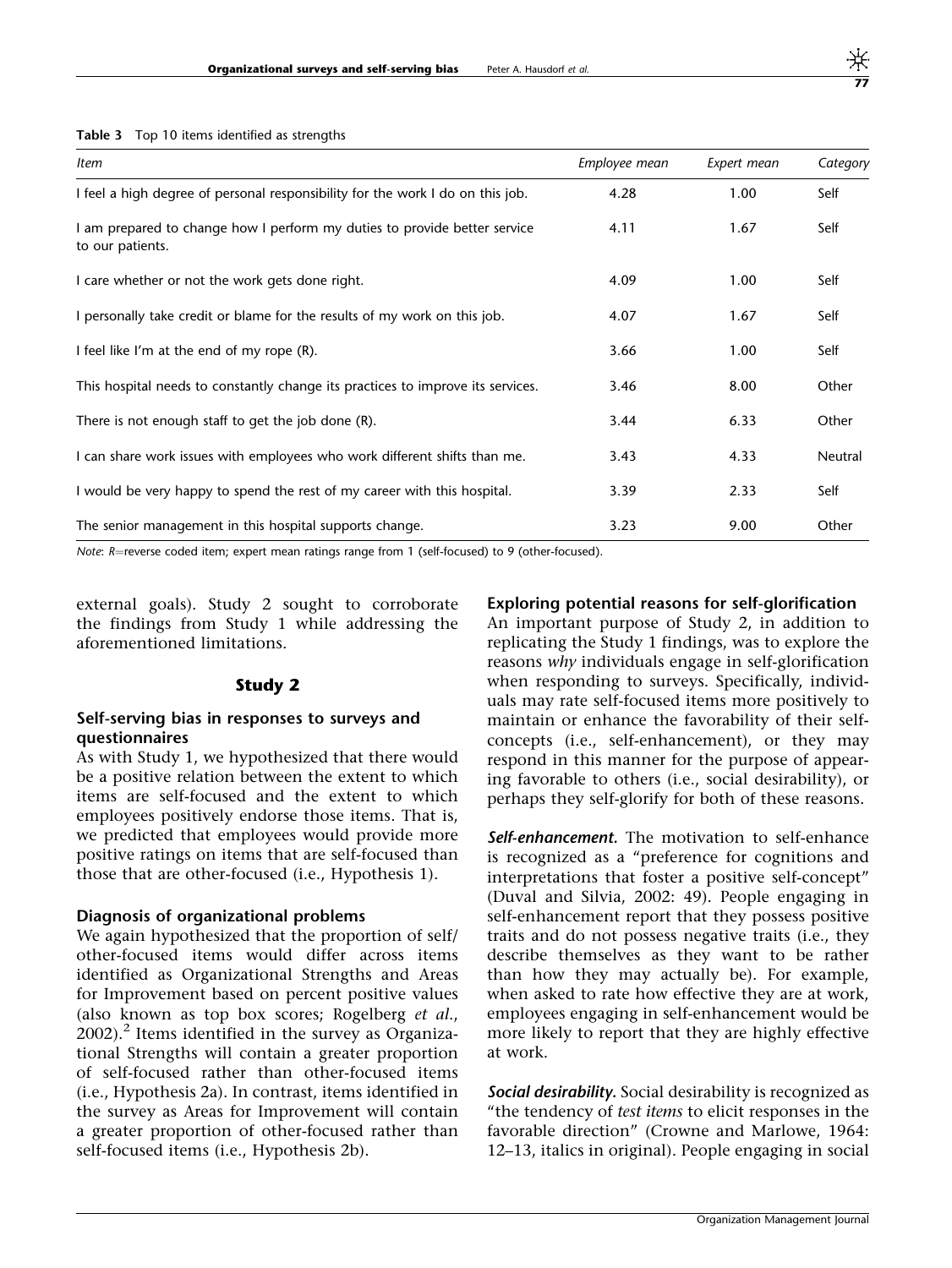desirability tend to present themselves favorably, irrespective of their actual beliefs (Podsakoff et al., 2003). For example, people responding in a socially desirable way would tend to agree with items such as "I'm always willing to admit it when I make a mistake" or tend to disagree with items such as "I like to gossip at times" (Crowne and Marlowe, 1960: 351). Socially desirable responses to these types of items are favorable (good to admit mistakes and bad to gossip), yet are highly unlikely to be accurate (unlikely that one always admits mistakes or never likes to gossip).

### **Overview**

In Study 2 we sought to replicate the findings from Study 1 concerning Hypothesis 1 (presence of selfserving bias) and Hypotheses 2a and 2b (impact of self-serving bias on diagnosis of problems). In addition, we also sought to examine the relationship between the extent to which survey items reflect particular types of self-glorification (i.e., selfenhancement and social desirability) in an exploratory manner.

We also attempted to overcome some of the limitations identified in Study 1 by using a modified methodology. Specifically, psychology faculty and graduate students who were unaware of the purpose of the study provided the expert ratings on the self/other focus of the survey items. As well, we used an employee sample from a different industry (i.e., employees from a consumer packaged goods company). Finally, we examined the self/other difference in a different type of employee survey (an employee engagement survey).

### Method

# **Participants**

Participants were 594 unionized, professional, and middle management employees from a mediumsized consumer packaged goods company in Canada. This organization manufactures, distributes, and markets its products to the Canadian marketplace. A survey was administered to employees in each division (on paper and online) as a diagnostic tool to assess employee engagement.<sup>3</sup> The response rate was 86%. The largest percentage of respondents (49%) worked in line functions (e.g., sales, marketing, supply chain management, quality assurance). The second largest group was manufacturing (43%). The complement of the sample (8%) consisted of staff functions (e.g., finance, information technology, human resources). All staff members were invited to participate in the survey via email and posters placed in conspicuous locations throughout the organization. For online participation, respondents received a URL, which directed them to the secure survey site. For paper-based participation, respondents were invited to scheduled group sessions to complete the survey. All survey responses were anonymous.

#### Measures

The 32-item survey focused specifically on issues that related to employee engagement. These were as follows: Pride in Organization (3 items), Confidence in Company Direction (3), Confidence in Management (4), Manager Effectiveness (5), Personal Motivation (4), Personal Effectiveness (4), Work Group Effectiveness (3), Work-Life Balance (2), and miscellaneous (4). All items were assessed using 5-point Likert response scales. This survey was developed specifically for the organization. An example of a self-focused item is: "In my job, I strive to do my best." An example of an otherfocused item is: "The company supports employee's efforts to balance their work and personal life" (please refer to Tables 5 and 6 for additional items from the employee engagement survey invoked in Study 2).

Congruent with Study 1, we also assessed the hypothesized measurement model (i.e., the expected factor structure of the employee engagement survey) using a CFA. The results of the CFA provided evidence that the independence model (i.e., a model where all factors are uncorrelated;  $\chi^2$ =11481.53; df=378; RMSEA=0.22; NFI=0.00; TLI= $0.00$ ; CFI= $0.00$ ) provided a significantly worse fit to the data than did the measurement model  $(\chi^2 = 827.63; \quad df = 296; \quad RMSEA = 0.06; \quad NF = 0.93;$ TLI=0.94; CFI=0.95), both when examining fit indexes and when directly comparing the models using a change in chi-square test ( $\Delta \chi^2$ =10653.90;  $\Delta df = 82$ ; P < 0.001). In sum, the results of the CFA provide evidence that the employee engagement survey was well-designed.

### Expert ratings

Expert ratings were provided by 10 anonymous and independent raters (five full-time psychology faculty members and five full-time psychology graduate students). Each item on the survey was assessed with respect to its focus on the self or others (using a 9-point rating scale ranging from 100% self [1] to 100% other [9] with 5 representing 50% each). Expert raters received the same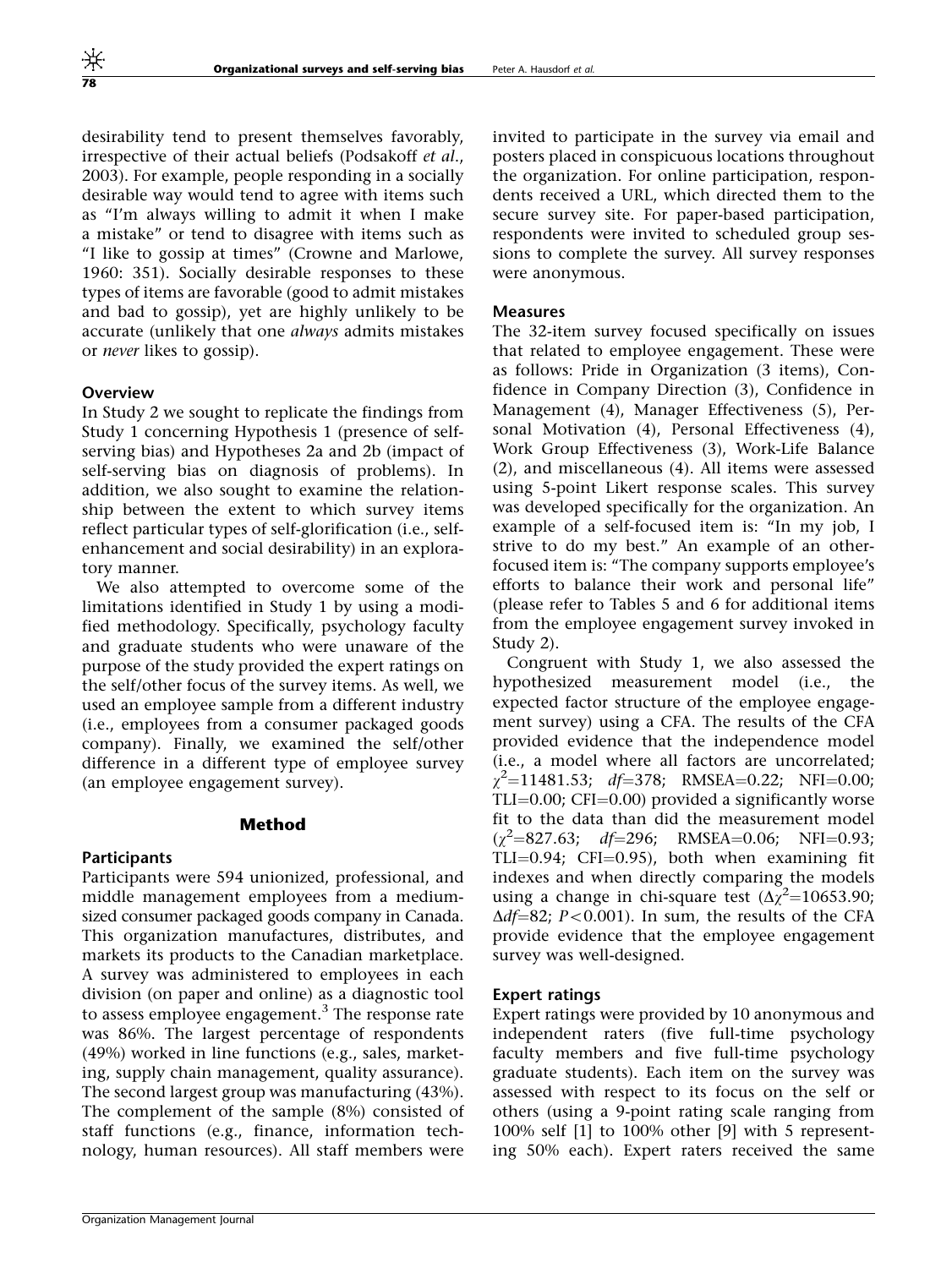definitions for self and other focus as in Study 1. The intra-class correlation coefficient (Shrout and Fleiss, 1979) between the 10 expert raters was 0.97 (two-way random effects model with absolute agreement and average measures) indicating high agreement across raters with respect to the self/ other focus of items (Landis and Koch, 1977).

Expert raters were also asked to rate each item based on the following:

Self-enhancement: Employees can respond to employee survey items in a way that would make those employees see themselves more positively. Employees can report that they possess positive traits and do not possess negative traits (i.e., they describe themselves as they want to be rather than how they may actually be). For example, agreeing with the item "I am good at my job."

Social desirability: Employees can also respond to employee survey items in a way that would make those employees appear favorable to others. Employees can manage the impression that others create of them by responding to items in a way that is more favorable than may be true. For example, agreeing with the item "I support this company's business plan."

A 9-point rating scale was used for self-enhancement and social desirability. Scale points ranged from 1 (Not at All) to 9 (Extremely). Overall, selfenhancement influences employees to respond in ways that allow them to feel more positively about themselves. In contrast, social desirability influences employees to respond in ways that make them appear more positive to others. Regarding the self-enhancement ratings, the intra-class correlation coefficient between the 10 expert raters was 0.93 indicating high agreement across raters (Landis and Koch, 1977). Regarding the social desirability ratings, the intra-class correlation coefficient between the 10 expert raters was 0.61 suggesting moderate agreement across raters (Landis and Koch, 1977).

We note, however, that there was considerable range restriction in the expert ratings of social desirability  $(M=6.10, SD=1.10)$  with no mean ratings below 4.30. In contrast, the self-enhancement average expert ratings ranged from 1.70 to 8.10 ( $M=4.70$ ,  $SD=2.00$ ). This is not surprising as one can consider completing all items on an employee engagement survey as being influenced to some extent by social desirability. Lastly, it is worth noting that the self-enhancement/ social desirability distinction can theoretically exist for all items, yet this distinction is likely to be more prevalent for items that are more self-focused.

#### Results and discussion

The means, standard deviations, intercorrelations, and internal consistency reliabilities for each scale are provided in Table 4. Moreover, the scales that consisted of predominantly self-focused items (e.g., personal motivation, personal effectiveness) received higher mean ratings than the scales that consisted of predominantly other-focused items (e.g., manager effectiveness).

# Are self-focused items rated more positively by employees?

Consistent with the findings of Study 1 and in further support of Hypothesis 1, expert ratings were significantly and positively correlated with average employee responses across all items  $(r=0.50, P<0.01)$  such that employees responded more positively to items that were self-focused than those that were other-focused.

# To what extent was the diagnosis of organizational problems influenced by self-serving bias?

Tables 5 and 6 display items that would be identified as Areas for Improvement and Organizational Strengths, respectively. In support of Hypothesis 2a, 6/10 items identified as Organizational Strengths were self-focused and 1/10 was other-focused. In contrast and in support of Hypothesis 2b, with respect to the Areas for Improvement, 8/10 items were other-focused, whereas 2/10 items were selffocused. Thus, consistent with Study 1, more items pertaining to the self were identified as Organizational Strengths and more items pertaining to others as Areas for Improvement.

For both Studies 1 and 2 separately, the number of expected values in each cell was less than five (a minimum requirement for the chi-square test). As a result, the items from each study were combined for strengths and for areas for improvement for the analysis. These combined sets were analyzed with both Hypotheses 2a and 2b supported (strengths,  $\chi^2$ =6.42; df=2, P<0.05) (areas for improvement,  $\chi^2$ =12.09, df=2, P<0.01).

These results clearly indicate that the self-serving bias plays a role in the interpretation of employee survey data when descriptive information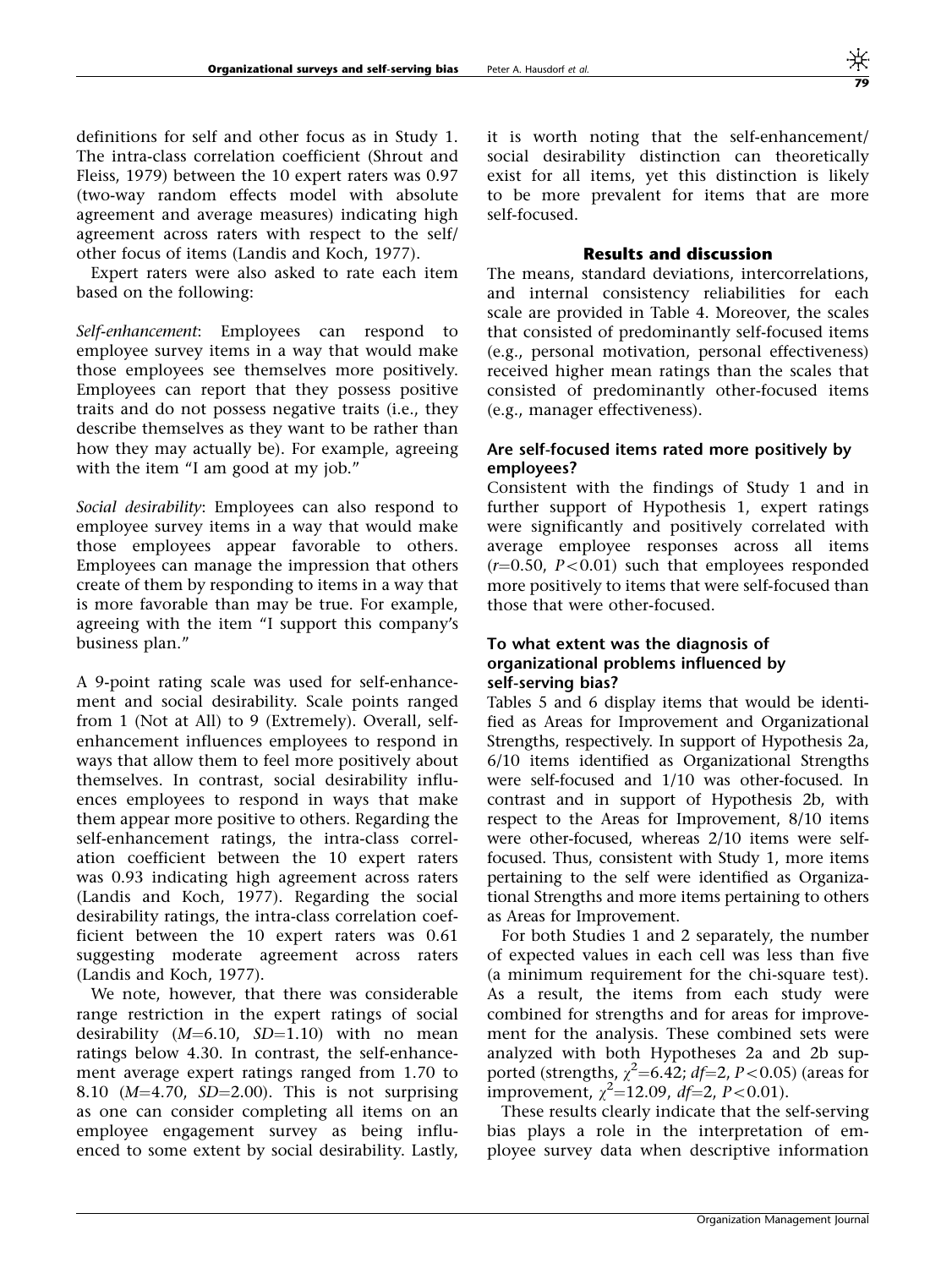| Table 4 Study 2 means, standard deviations, intercorrelations, and internal consistency reliabilities                                                                                                       |         |                |                                            |                              |                                           |                              |                                    |                        |                                  |                             |
|-------------------------------------------------------------------------------------------------------------------------------------------------------------------------------------------------------------|---------|----------------|--------------------------------------------|------------------------------|-------------------------------------------|------------------------------|------------------------------------|------------------------|----------------------------------|-----------------------------|
|                                                                                                                                                                                                             | Mean SD |                | Organization<br>Pride in                   | Company<br>Direction         | Management<br>Confidence in Confidence in | Effectiveness<br>Manager     | <b>Effectiveness</b><br>Work Group | Motivation<br>Personal | <b>Effectiveness</b><br>Personal | Work-Life<br><b>Balance</b> |
| 1. Pride in Organization                                                                                                                                                                                    | 4.31    | 0.85           |                                            |                              |                                           |                              |                                    |                        |                                  |                             |
| 2. Confidence in Company Direction                                                                                                                                                                          | 3.81    | $\overline{3}$ | $0.92$<br>$0.73**$<br>$0.72**$<br>$0.64**$ | 0.87                         |                                           |                              |                                    |                        |                                  |                             |
| 3. Confidence in Management                                                                                                                                                                                 | 3.54    | 0.93           |                                            | $0.82**$                     | 0.92                                      |                              |                                    |                        |                                  |                             |
| 4. Manager Effectiveness                                                                                                                                                                                    | 3.73    | $\overline{5}$ |                                            | $0.61**$                     | $0.69**$                                  | 0.93                         |                                    |                        |                                  |                             |
| 5. Work Group Effectiveness                                                                                                                                                                                 | 3.91    | 0.79           | $0.58**$                                   |                              | $0.55**$                                  |                              | 0.83                               |                        |                                  |                             |
| 6. Personal Motivation                                                                                                                                                                                      | 4.19    | 0.58           | $0.58**$                                   | $0.54**$<br>0.42**<br>0.51** | $0.43**$                                  | $0.64**$<br>0.40**<br>0.65** |                                    |                        |                                  |                             |
| 7. Personal Effectiveness                                                                                                                                                                                   | 4.02    | 0.65           | $0.59**$                                   |                              | $0.58**$                                  |                              | $0.48***$<br>0.57**                | $0.68$<br>$0.42**$     |                                  |                             |
| 8. Work-Life Balance                                                                                                                                                                                        | 3.25    | 0.97           | $0.27**$                                   | $0.28**$                     | $0.26***$                                 | $0.22***$                    | $0.24**$                           | $0.23**$               | $0.76$<br>$0.27**$               | 0.68                        |
| Note: N ranges between 570 and 582. Coefficient alphas are on the diagonal in bold. Average scale score provided. Scale responses range from 1 (Strongly Disagree) to 5 (Strongly Agree).<br>** $=P < 0.01$ |         |                |                                            |                              |                                           |                              |                                    |                        |                                  |                             |

(mean or percent positive) is used as a basis for identifying Organizational Strengths and Areas for Improvement. Specifically, self-focused items tend to be listed as Organizational Strengths, whereas other-focused items tend to be identified as Areas for Improvement.

### Exploring potential reasons for self-glorification

We assessed in an exploratory manner whether employees would endorse self-focused items more positively than other-focused items due to self-enhancement or social desirability reasons. We found that both of these explanations were consistent with our data. Specifically, employees responded more positively to items that were self-enhancing  $(r=0.51, P<0.01)$  and to items that were socially desirable  $(r=0.60, P<0.001)$ . Thus, it appears that of the two possible self-glorification motives that were assessed, they both appeared to be plausible explanations for why employees would more positively endorse self-focused items. Put differently, employees likely respond higher to more favorable self-focused items for the purpose of enhancing the favorability of their selfconcept (i.e., self-enhancement) as well as for the purpose of appearing favorable to others (i.e., social desirability).

In sum, employees tend to respond more positively to items that are self-focused and less positively to items that are other-focused. This bias in responding reflects both self-enhancement and social desirability and influences the identification of Organizational Strengths and Areas for Improvement in employee survey reports.

#### General discussion

We hypothesized that impression regulation would influence the diagnosis of organizational problems due to the self-serving bias. More specifically, we hypothesized that there would be a positive relation between the extent to which items are self-focused and mean employee ratings of those items (Hypothesis 1). This hypothesis was supported by both Studies 1 and 2. We also hypothesized that the items used to indicate Organizational Strengths and Areas for Improvement differed with respect to the self/other focus of the items. Organizational Strengths were more likely to be self-focused items (Hypothesis 2a), whereas Areas for Improvement were more likely to be other-focused items (Hypothesis 2b). These findings were supported in both Study 1 (based on item means) and Study 2 (based on percent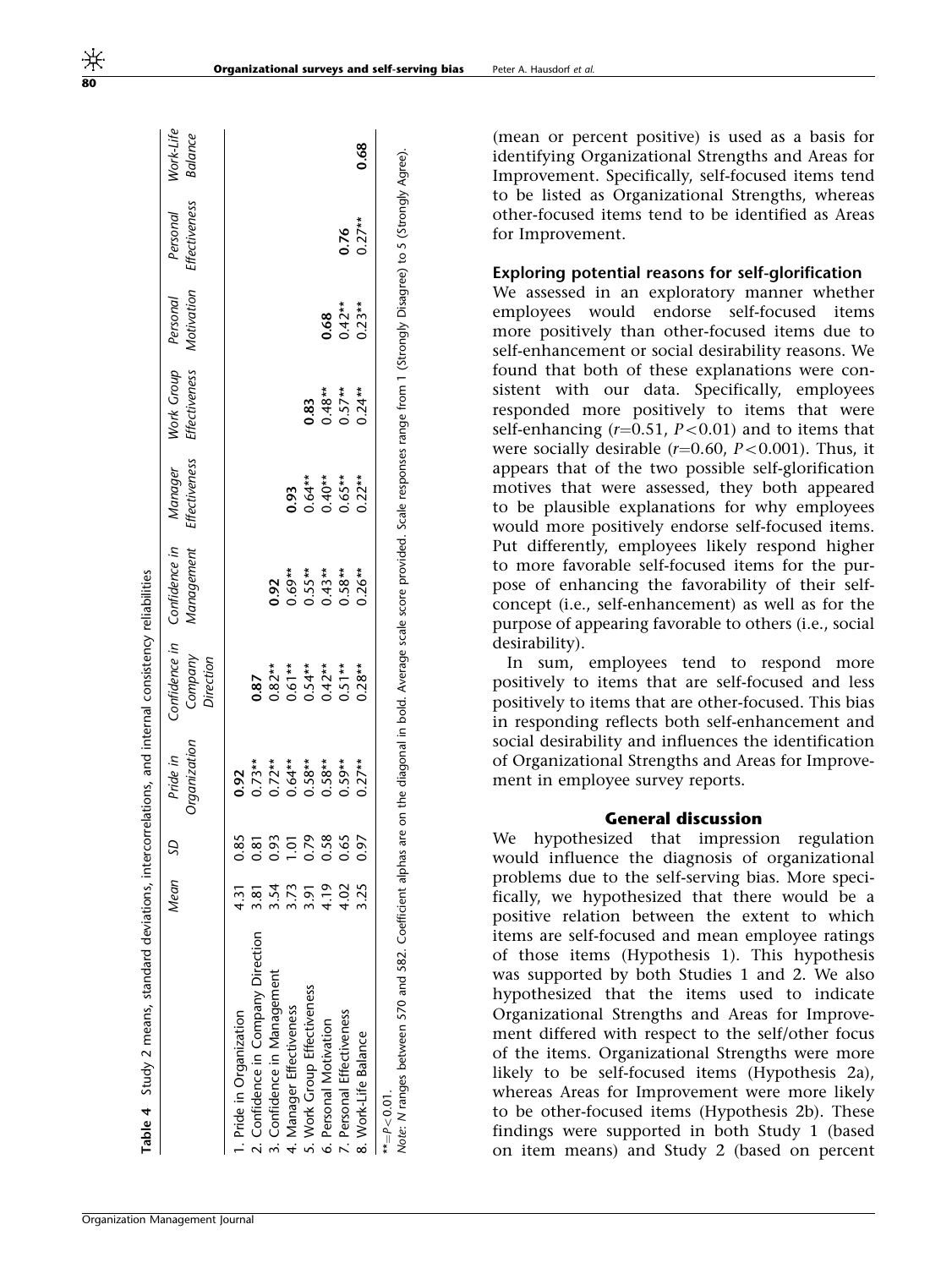#### Table 5 Top 10 items identified as areas for improvement

| Item                                                                               | Employee<br>mean | Expert<br>mean | Percent<br>positive (%) | Category |
|------------------------------------------------------------------------------------|------------------|----------------|-------------------------|----------|
| The company supports employee's efforts to balance their work and personal life.   | 3.07             | 8.00           | 38                      | Other    |
| To what extent has our management team made our business more successful?          | 3.35             | 8.10           | 45                      | Other    |
| I feel involved in the decisions that affect me.                                   | 3.29             | 3.80           | 51                      | Self     |
| To what extent does your management team member inspire confidence?                | 3.38             | 8.20           | 51                      | Other    |
| I am able to balance my work and personal life.                                    | 3.43             | 1.80           | 55                      | Self     |
| To what extent does your manager inspire trust and confidence?                     | 3.56             | 8.70           | 59                      | Other    |
| Our management team is clearly communicating the business direction for us.        | 3.65             | 8.60           | 61                      | Other    |
| My manager provides good direction and feedback.                                   | 3.66             | 8.50           | 63                      | Other    |
| The company provides me with opportunities to learn new skills and develop myself. | 3.69             | 6.60           | 64                      | Other    |
| Today more employee ideas are being implemented than 2 years ago.                  | 3.73             | 8.40           | 64                      | Other    |

Note: Expert mean ratings range from 1 (self-focused) to 9 (other-focused).

#### Table 6 Top 10 items identified as strengths

| Item                                                                 | Employee<br>mean | Expert<br>mean | Percent<br>positive (%) | Category |
|----------------------------------------------------------------------|------------------|----------------|-------------------------|----------|
| In my job, I strive to do my best.                                   | 4.68             | 1.10           | 96                      | Self     |
| I know what is expected of me at work.                               | 4.29             | 3.20           | 91                      | Self     |
| I understand how my job contributes to the company's success.        | 4.23             | 3.10           | 86                      | Self     |
| I am motivated to help this company be successful.                   | 4.35             | 3.20           | 86                      | Self     |
| My work group is committed to doing quality work.                    | 4.24             | 5.70           | 85                      | Neutral  |
| I am proud to say I work at this company.                            | 4.36             | 5.10           | 84                      | Neutral  |
| I take the initiative to learn new skills and develop myself.        | 4.10             | 1.10           | 82                      | Self     |
| I am willing to go the extra mile for this company.                  | 4.20             | 3.10           | 79                      | Self     |
| I understand the performance measures used in my department.         | 3.76             | 4.70           | 78                      | Neutral  |
| My manager creates a work environment that enables me to contribute. | 3.90             | 8.50           | 72                      | Other    |

Note: Expert mean ratings range from 1 (self-focused) to 9 (other-focused).

positive). Moreover, the results of exploratory analyses in Study 2 suggested that employees glorify themselves for both self-enhancement and social desirability reasons.

# Implications for the diagnosis of organizational problems

The most important implication is the possibility that descriptive differences between items (either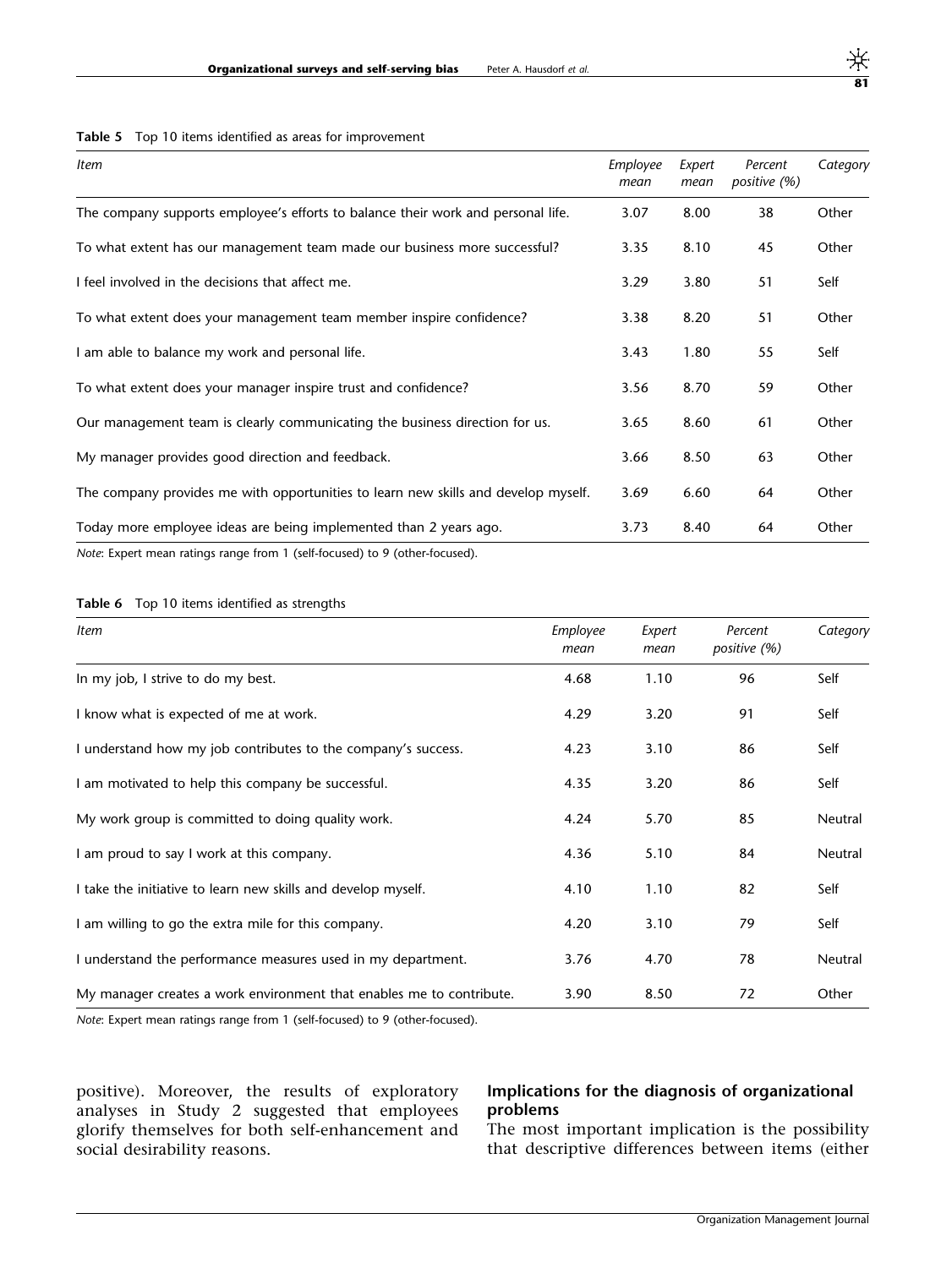means or percent positive) will reflect the social desirability and self-enhancement aspects of the items. As a result, the identification of Organizational Strengths or Areas for Improvement may be inaccurate if based on absolute differences between items (i.e., highest and lowest values). Consequently, survey firms may want to assess the potential risk of self/other-focused items in their surveys and attempt to mitigate the impact. Survey firms have several options to address this problem. These can be discussed in the context of survey items and survey reporting. Organizations interested in minimizing this effect could focus on solutions from both aspects of the survey process.

Survey items. For firms developing new items, one option is to develop items that are neutral with respect to their self/other focus (e.g., avoiding "I" or "my manager" statements). The challenge with this approach is that the survey content may become quite limited in terms of what can be asked. In other words, organizations often want to know how employees feel about their specific manager rather than across all managers in the organization.

Another option is for practitioners to add a new step that includes an assessment for self-serving bias when testing novel survey items. This step could use expert raters to assess the self/other focus of the items with the intent to remove or modify items based on the extent of the self-serving bias. When completing a pilot survey, respondents could be instructed to think aloud when they respond to each item (as recommended by Sudman et al., 1996), and these responses could be reviewed for biases. This process would be helpful for identifying and removing items that are overly influenced by the self-serving bias due to self-enhancement or social desirability.

Survey reporting. Consulting firms may not want to create novel items because of investments in benchmark and client history data. Therefore, it may be possible for them to create item norms that reflect the pattern of responses for self- vs otherfocused items. In other words, if all items are compared with a normative database that takes self vs other focus into account, then the differences in responses between the items might be eliminated.

We note that many firms currently use normative benchmarks to help identify the Organizational Strengths and Areas for Improvement in comparison to other companies (Rogelberg et al., 2002). The advantage of using these databases is that because the content of the items (with respect to self/other focus) is held constant across the organizations in the database, the *relative* position of an organization within the database will not be influenced by the self/other focus issue. In contrast, interpreting the value of the item means based on the labels of a Likert scale (i.e., an absolute comparison in the terminology of generalizability theory) may be problematic due to the problems with the self/ other focus of the items. Thus, we recommend diagnosing problems using item means relative to others in the industry rather than by interpreting the value of the item means *per se*.

Consulting firms with large databases use these resources to determine problems that are common across a range of organizations (or a range of organizations within a particular industry) by examining database item means. We suggest that this process may be problematic. Our findings suggest that items with a self-focus will have higher means in the database than items with an otherfocus. Consequently, if consulting firms use their item databases to identify strengths and problems that are common to many organizations, then these findings may simply reflect the self/other focus of the items.

In the social psychology research literature, the issue of social desirability is a long-standing problem (e.g., Paulhus, 2002). As a result, social psychology researchers use social desirability scales to adjust participant responses to survey items (e.g., Paulhus, 1988, 1991). Perhaps including established measures of social desirability along with organizational surveys may help to identify employees that are likely to positively endorse selffocused items. Moreover, including measures of social desirability may also help to adjust employee responses to be more indicative of accurate (i.e., not socially desirable) responding. Finally, a simple solution could be for organizational survey reports to compare mean responses to items with the same self/other focus (e.g., only comparing self-oriented items with each other). Although this would increase reporting complexity somewhat, it would allow for more accurate interpretation.

On the basis of the above discussion, practitioners do have options with respect to improving the reporting accuracy of organizational surveys. Many of these options may, however, require increasing the complexity of survey development or reporting processes that may be resisted by consultants and their clients. Furthermore, the identification of this issue and its impact on survey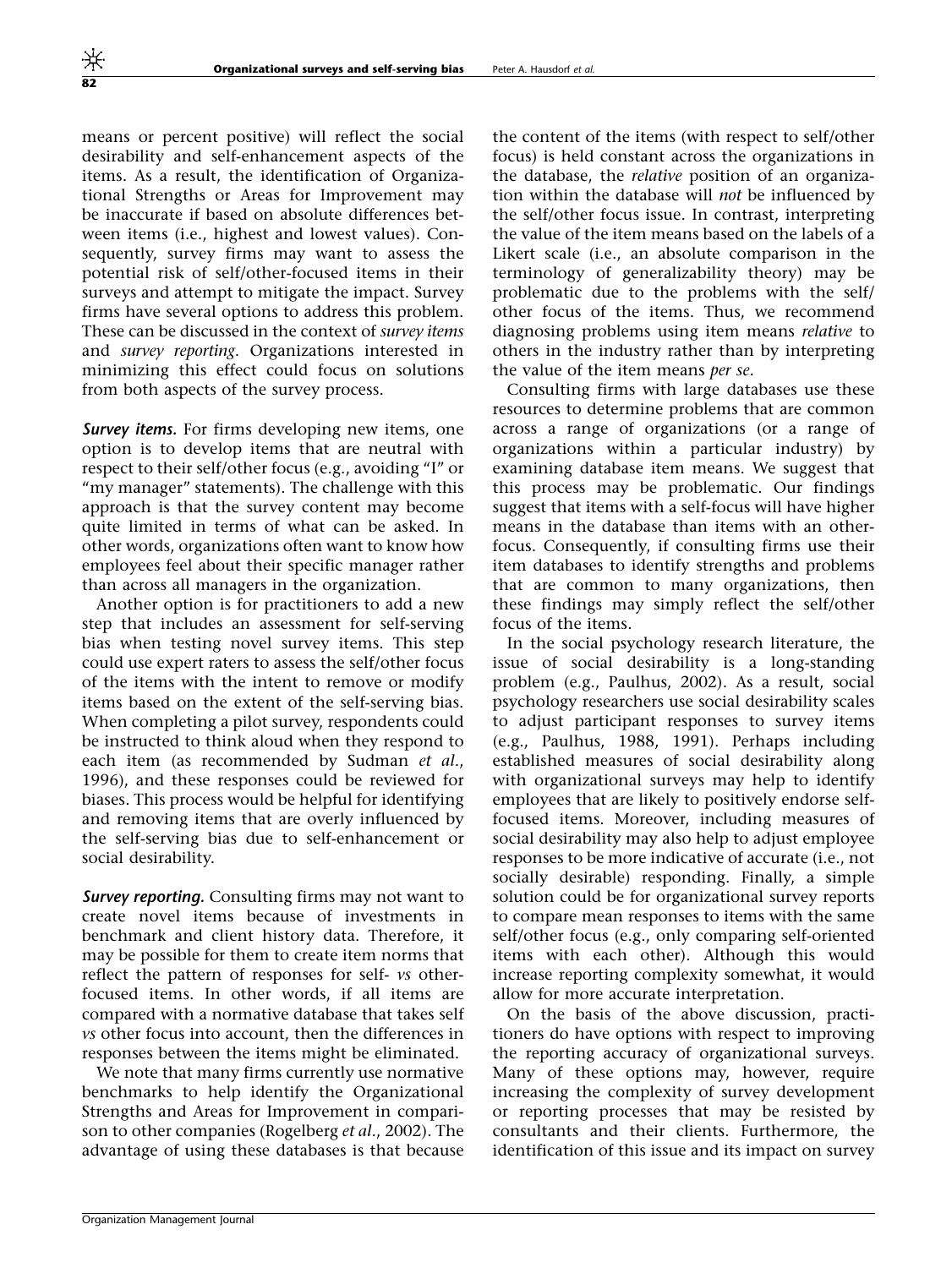accuracy may create credibility problems for consulting firms advocating their use in organizational diagnoses. Finally, practitioners may not have access to the technical resources to implement the aforementioned solutions. As a result of these issues, collaboration between researchers and practitioners on addressing this problem is needed.

#### Limitations and future research directions

Despite the important practical and theoretical implications associated with the current paper, it is not without its limitations. First, the samples were obtained through consulting projects and may not generalize to other organizations or other situations with a different context for data collection (e.g., a harassment survey). In addition, information concerning age, gender, race, and other possibly important demographic variables were not available for our participants and thus, should be investigated in future research endeavors. Despite these limitations, the data were obtained from actual employees who were completing a relevant organizational survey. In addition, the use of two different types of surveys and organizations adds initial evidence supporting generalizability. Nevertheless, more work needs to be conducted in this area.

The absence of a measure of social desirability in the organizational surveys was a limitation of our research. As a result, it is not possible to confirm if respondents were actually responding in a socially desirable manner, beyond the interpretation of social desirability based on the expert ratings. Although a considerable amount of research has enhanced our understanding of the differential impact of social desirability on the relationships between organizational constructs (Podsakoff and Organ, 1986; Podsakoff et al., 2003; Spector, 2006), few studies have focused on its impact on the level of survey responses. Future organizational survey projects could include a measure of social desirability and adjust employee scores for socially desirable responding.

We are also limited in the extent to which we can conclude that there was a causal impact of impression regulation on organizational survey responses. In other words, our investigation indicates that impression regulation is related to the pattern of responses to survey items; however, it does not state that impression regulation caused those variations in responses. Future research should apply the designs from the faking literature (e.g., Goffin and Woods, 1995; Viswesvaran and Ones, 1999; Donovan et al., 2003) to organizational surveys to determine the impact of conscious and unconscious faking (positive or negative) on survey responses. In addition, this research may help to explain if employees attempt to respond strategically to surveys to further their own goals (e.g. to secure more resources or to win awards for excellence). This research would help to confirm the causal nature of the relationships.

In general, more research is needed to extend the application of impression regulation research to the interpretation of organizational surveys. For example, would the effects found here, when employee responses were anonymous, be stronger if employee identities were paired with survey responses (and considered confidential)? Impression regulation theory suggests that self-glorification may be lower when surveys are confidential rather than anonymous.

#### Summary and conclusions

Organizational surveys will continue to be a core tool for organizations looking to assess many employee issues. To our knowledge, the current study is the first empirical research study to raise the issue of the self-serving bias in surveys influencing the diagnosis of organizational problems. The two studies presented in the current paper demonstrated that differences in employee responses across items may be explained, in part, by the self-glorification motive. This motive to selfglorify, in turn, may influence the interpretability of survey reports, particularly when these reports are based on the ranking of descriptive data. Practitioners may therefore want to consider the impact of self vs other item focus in their interpretation of survey results.

As Rogelberg and his colleagues (2002) pointed out in their review of the organizational survey method, practitioners in the past have not drastically changed their approach despite research indicating that important improvements could be made to the quality of information obtained through the survey method. We hope that our findings will motivate practitioners to explore this issue, as well as other related factors, which may then help to result in a more accurate diagnosis of organizational issues based on the results of organizational surveys.

#### Acknowledgements

We thank Donald Gibson and the three anonymous reviewers for their helpful comments with respect to this manuscript.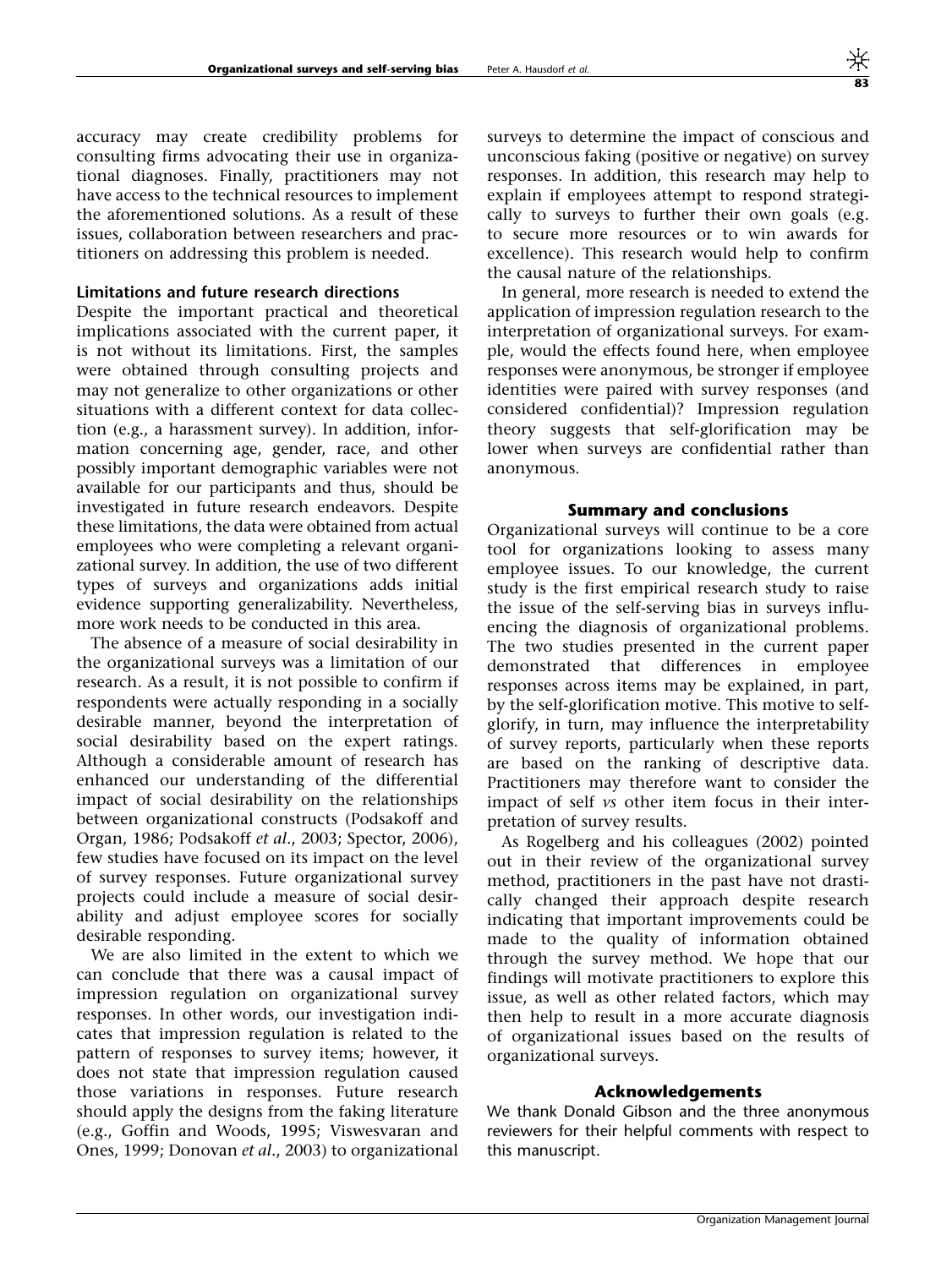#### Notes

<sup>1</sup>The first author served as the consultant on all four projects.

 $2$ In Study 2, the Areas for Improvement were identified by rank ordering the items based on the percentage of employees who responded with Strongly Disagree (1) or Disagree (2). In contrast, Organizational

#### References

- Brown, J.D. (1991). Accuracy and bias in self-knowledge. In C.R. Snyder and D.R. Forsyth (Eds), Handbook of social and clinical psychology: The health perspective, 158–178. Elmsford, NY: Pergamon.
- Brown, J.D. & Gallagher, F.M. (1992). Coming to terms with failure: Private self-enhancement and public self-effacement. Journal of Experimental Social Psychology, 28: 3–22.
- Crowne, D.P. & Marlowe, D. (1960). A new scale of social desirability independent of psychopathology. Journal of Consulting Psychology, 24: 349–354.
- Crowne, D.P. & Marlowe, D. (1964). The approval motive: Studies in evaluative dependence. New York: Wiley.
- Donovan, J.J., Dwight, S.A. & Hurtz, G.M. (2003). An assessment of the prevalence, severity and verifiability of entry-level applicant faking using the randomized response technique. Human Performance, 16: 81–106.
- Dunnington, R.A. (1993). New methods and technologies in the organizational survey process. American Behavioral Scientist, 36: 513–530.
- Duval, T.S. & Silvia, P.J. (2002). Self-awareness, probability of improvement, and the self-serving bias. Journal of Personality and Social Psychology, 82: 49–61.
- Dwight, S.A. & Donovan, J.J. (2003). Do warnings not to fake reduce faking? Human Performance, 16: 1–23.
- Goffin, R.D. & Boyd, A.C. (2009). Faking and personality assessment in personnel selection: Advancing models of faking. Canadian Psychology, 50: 151–160.
- Goffin, R.D. & Woods, D.M. (1995). Using personality testing for personnel selection: Faking and test-taking inductions. International Journal of Selection and Assessment, 3: 227–236.
- Harris, M.M. & Schaubroeck, J. (1988). A meta-analysis of self–supervisor, self–peer, and peer–supervisor ratings. Personnel Psychology, 41: 43–62.
- Jimmieson, N.L., White, K.M. & Zajdlewicz, L. (2009). Psychosocial predictors of intentions to engage in change supportive behaviors in an organizational context. Journal of Change Management, 9: 233–250.
- Kraut, A.I. & Saari, L.M. (1999). Organizational surveys: Coming of age for a new era. In A.I. Kraut and A.K. Korman (Eds), Evolving practices in human resource management: Responses to a changing world of work, 302–327. San Francisco, CA: Jossey-Bass.
- Landis, J.R. & Koch, G.G. (1977). The measurement of observer agreement for categorical data. Biometrics, 33: 159–174.
- Leary, M.R. & Kowalski, R.M. (1990). Impression management: A literature review and two-component model. Psychological Bulletin, 107: 34–47.
- Miller, D.T. & Ross, M. (1975). Self-serving biases in the attribution of causality: Fact or fiction? Psychological Bulletin, 82: 213–225.
- Patiar, A. & Mia, L. (2008). The effect of subordinates' gender on the difference between self-ratings, and superiors' ratings, of subordinates' performance in hotels. International Journal of Hospitality Management, 27: 53–64.

Strengths were identified by rank ordering the items based on the percentage of employees who responded with Agree (4) or Strongly Agree (5). This is a common score conversion in reporting organizational survey results.

<sup>3</sup>The first author served as the consultant on this project.

- Paulhus, D.L. (1988). Manual for the Balanced Inventory of Desirable Responding (BIDR-6). Unpublished manual, University of British Columbia.
- Paulhus, D.L. (1991). Measurement and control of response bias. In J.P. Robinson, P.R. Shaver and L.S. Wrightsman (Eds), Measures of personality and social psychological attitudes, Vol. 1, 17–59. San Diego: Academic Press.
- Paulhus, D.L. (2002). Socially desirable responding: The evolution of a construct. In H.I. Braun, D.N. Jackson and D.E. Wiley (Eds), The role of constructs in psychological and educational measurement, 49–69. Mahwah, NJ: Erlbaum.
- Paulhus, D.L., Graf, P. & Van Selst, M. (1989). Attentional load increases the positivity of self-presentation. Social Cognition, 7: 389–400.
- Paulhus, D.L. & Levitt, K. (1987). Desirable responding triggered by affect: Automatic egotism? Journal of Personality and Social Psychology, 52: 245–259.
- Podsakoff, P.M., MacKenzie, S.B., Lee, J. & Podsakoff, N.P. (2003). Common method biases in behavioral research: A critical review of the literature and recommended remedies. Journal of Applied Psychology, 88: 879–903.
- Podsakoff, P.M. & Organ, D.W. (1986). Self-reports in organizational research: Problems and prospects. Journal of Management, 12: 531–544.
- Robson, S.M., Jones, A. & Abraham, J. (2008). Personality, faking and convergent validity: A warning concerning warning statements. Human Performance, 21: 89–106.
- Rogelberg, S.G., Church, A.H., Waclawski, J. & Stanton, J.M. (2002). Organizational survey research. In S.G. Rogelberg (Ed), Handbook of research methods in industrial and organizational psychology, 141–160. Oxford, UK: Basil Blackwell.
- Schlenker, B.R. & Weigold, M.F. (1992). Interpersonal processes involving impression regulation and management. Annual Review of Psychology, 43: 133–168.
- Shrout, P.E. & Fleiss, J.L. (1979). Intraclass correlations: Uses in assessing rater reliability. Psychological Bulletin, 2: 420–428.
- Spector, P.E. (2006). Method variance in organizational research: Truth or urban legend? Organizational Research Methods, 9: 221–232.
- Sudman, S., Bradburn, N.M. & Schwarz, N. (1996). Thinking about answers: The application of cognitive processes to survey methodology. San Francisco, CA: Jossey-Bass.
- Szamois, L.T. & Duxbury, L. (2002). Development of a measure to assess organizational change. Journal of Organizational Change Management, 15: 184–201.
- Taylor, S.E. & Brown, J.D. (1988). Illusion and well-being: A social psychological perspective on mental health. Psychological Bulletin, 103: 193–210.
- Tourangeau, R. (2003). Cognitive aspects of survey measurement and mismeasurement. International Journal of Public Opinion Research, 15: 3–7.
- Viswesvaran, C. & Ones, D.S. (1999). Meta-analyses of fakability estimates: Implications for personality measurement. Educational and Psychological Measurement, 59: 197–210.